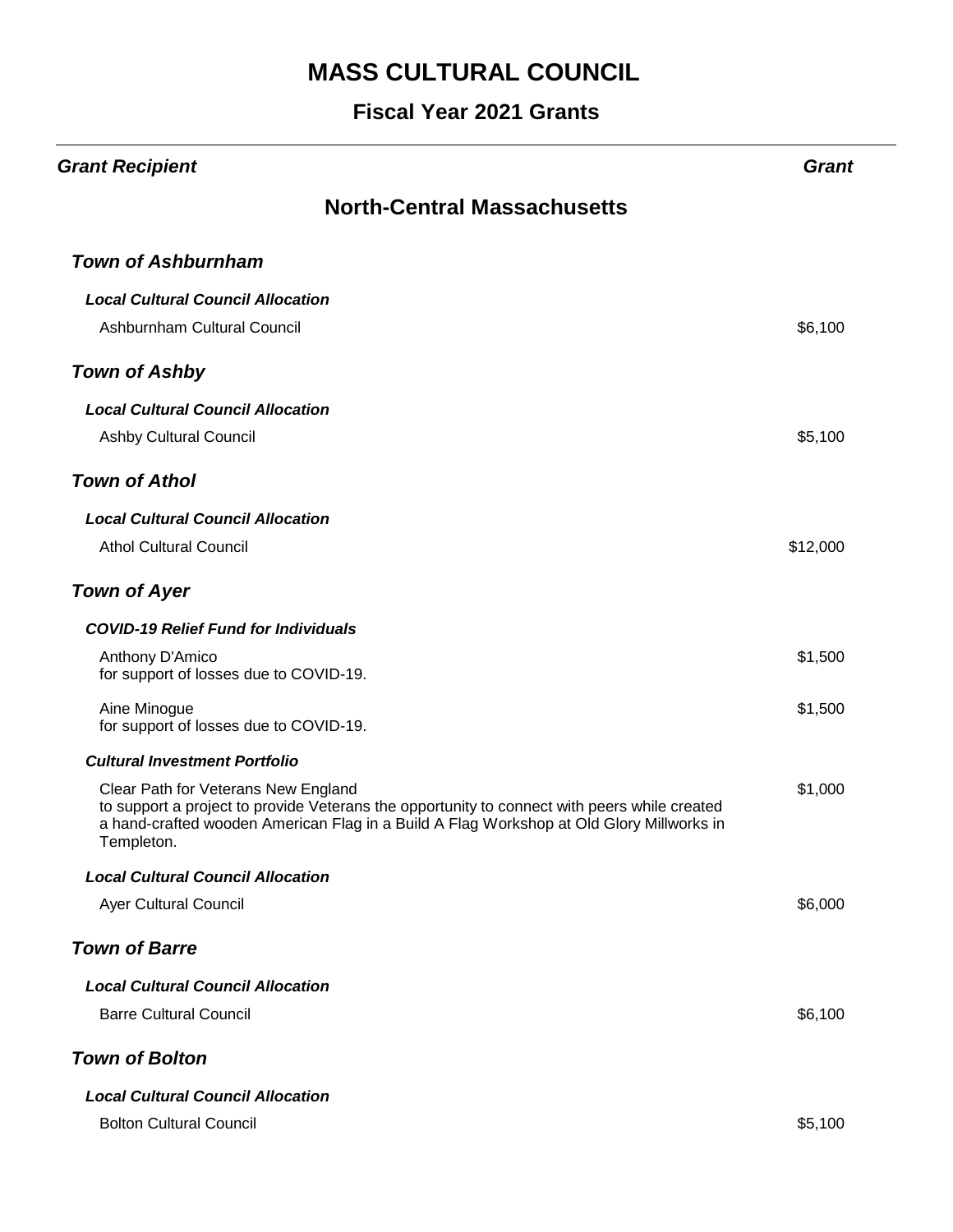| <b>Grant Recipient</b>                                                                                                                                                                                                                                                                                                          | Grant    |
|---------------------------------------------------------------------------------------------------------------------------------------------------------------------------------------------------------------------------------------------------------------------------------------------------------------------------------|----------|
| <b>Town of Clinton</b>                                                                                                                                                                                                                                                                                                          |          |
| <b>COVID-19 Relief Fund for Individuals</b>                                                                                                                                                                                                                                                                                     |          |
| Zannah Noe<br>for support of losses due to COVID-19.                                                                                                                                                                                                                                                                            | \$1,500  |
| <b>Local Cultural Council Allocation</b>                                                                                                                                                                                                                                                                                        |          |
| <b>Clinton Cultural Council</b>                                                                                                                                                                                                                                                                                                 | \$10,500 |
| <b>City of Fitchburg</b>                                                                                                                                                                                                                                                                                                        |          |
| <b>COVID-19 Relief Fund for Individuals</b>                                                                                                                                                                                                                                                                                     |          |
| Merrick B. Henry<br>for support of losses due to COVID-19.                                                                                                                                                                                                                                                                      | \$1,500  |
| Francis X. Norton<br>for support of losses due to COVID-19.                                                                                                                                                                                                                                                                     | \$1,500  |
| <b>Cultural Investment Portfolio</b>                                                                                                                                                                                                                                                                                            |          |
| Fitchburg Art Museum, Inc.<br>to support FAM's permanent collection, exhibitions of contemporary New England art,<br>education programs, public art projects, and creative economy initiatives.                                                                                                                                 | \$16,900 |
| <b>Cultural Organization Economic Recovery</b>                                                                                                                                                                                                                                                                                  |          |
| <b>Fitchburg Historical Society</b><br>for employee payroll and benefit costs or current mortgage payments, mortgage interest or<br>rent or utilities or general operations, as documented by the Contractor in the grant<br>application, to support recovery from the negative impact of the coronavirus/COVID-19<br>pandemic. | \$24,000 |
| <b>Local Cultural Council Allocation</b>                                                                                                                                                                                                                                                                                        |          |
| <b>Fitchburg Cultural Council</b>                                                                                                                                                                                                                                                                                               | \$43,100 |
| <b>City of Gardner</b>                                                                                                                                                                                                                                                                                                          |          |
| <b>Local Cultural Council Allocation</b>                                                                                                                                                                                                                                                                                        |          |
| <b>Gardner Cultural Council</b>                                                                                                                                                                                                                                                                                                 | \$21,200 |
| <b>Town of Groton</b>                                                                                                                                                                                                                                                                                                           |          |
| <b>Cultural Investment Portfolio</b>                                                                                                                                                                                                                                                                                            |          |
| Nashua River Watershed Association, Inc.<br>to work for a healthy ecosystem with clean water and open spaces for human and wildlife<br>communities where people work together to sustain mutual economic and environmental<br>well-being in the Nashua River watershed.                                                         | \$12,000 |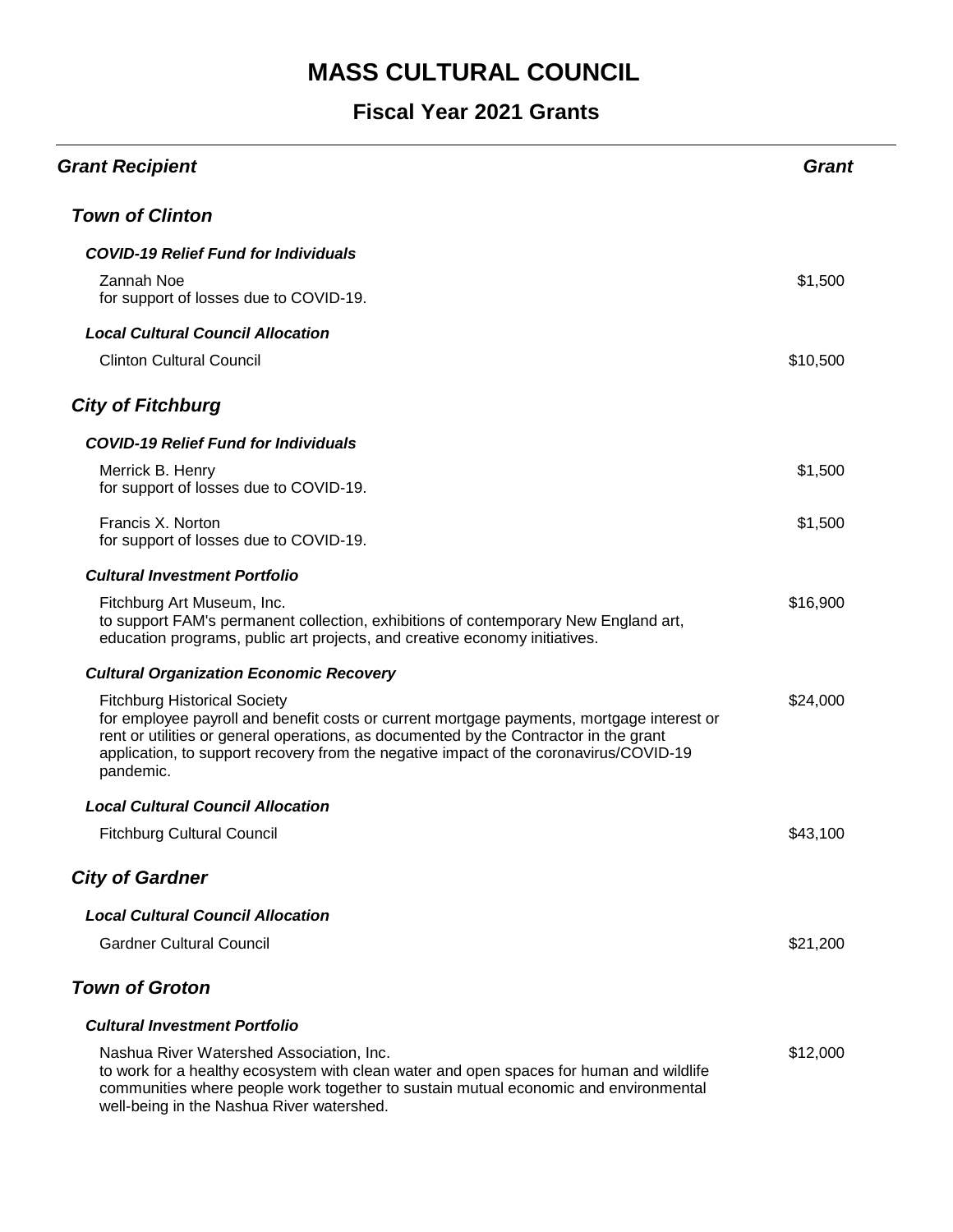| <b>Grant Recipient</b>                                                                                                                                                                                                                                                                    | Grant     |
|-------------------------------------------------------------------------------------------------------------------------------------------------------------------------------------------------------------------------------------------------------------------------------------------|-----------|
| <b>Local Cultural Council Allocation</b>                                                                                                                                                                                                                                                  |           |
| <b>Groton Cultural Council</b>                                                                                                                                                                                                                                                            | \$6,400   |
| <b>Town of Harvard</b>                                                                                                                                                                                                                                                                    |           |
| <b>Cultural Facilities Fund</b>                                                                                                                                                                                                                                                           |           |
| Town of Harvard<br>for the water infiltration via gutter, masonry, and slate roof repair/replacement at a<br>community arts-cultural center.                                                                                                                                              | \$200,000 |
| <b>Cultural Investment Portfolio</b>                                                                                                                                                                                                                                                      |           |
| Harvard's Cultural Collaborative, Inc.<br>to support a week-long classical chamber music festival for multi-generational participants:<br>young professionals, adult amateurs, and young aspiring musicians.                                                                              | \$2,500   |
| Virginia Thurston Healing Garden<br>to support an Expressive Arts Therapy program, a low-risk, mind-body approach to<br>psychological and spiritual healing for cancer clients to express emotions and experiences<br>that are inaccessible through verbal language.                      | \$2,500   |
| <b>Cultural Organization Economic Recovery</b>                                                                                                                                                                                                                                            |           |
| Harvard's Cultural Collaborative, Inc.<br>for current mortgage payments, mortgage interest or rent or utilities or general operations,<br>as documented by the Contractor in the grant application, to support recovery from the<br>negative impact of the coronavirus/COVID-19 pandemic. | \$11,000  |
| <b>Local Cultural Council Allocation</b>                                                                                                                                                                                                                                                  |           |
| <b>Harvard Cultural Council</b>                                                                                                                                                                                                                                                           | \$5,300   |
| <b>Town of Hubbardston</b>                                                                                                                                                                                                                                                                |           |
| <b>Local Cultural Council Allocation</b>                                                                                                                                                                                                                                                  |           |
| <b>Hubbardston Cultural Council</b>                                                                                                                                                                                                                                                       | \$5,700   |
| <b>Town of Lancaster</b>                                                                                                                                                                                                                                                                  |           |
| <b>COVID-19 Relief Fund for Individuals</b>                                                                                                                                                                                                                                               |           |
| Ilana J. Cady<br>for support of losses due to COVID-19.                                                                                                                                                                                                                                   | \$1,500   |
| <b>Local Cultural Council Allocation</b>                                                                                                                                                                                                                                                  |           |
| <b>Lancaster Cultural Council</b>                                                                                                                                                                                                                                                         | \$6,400   |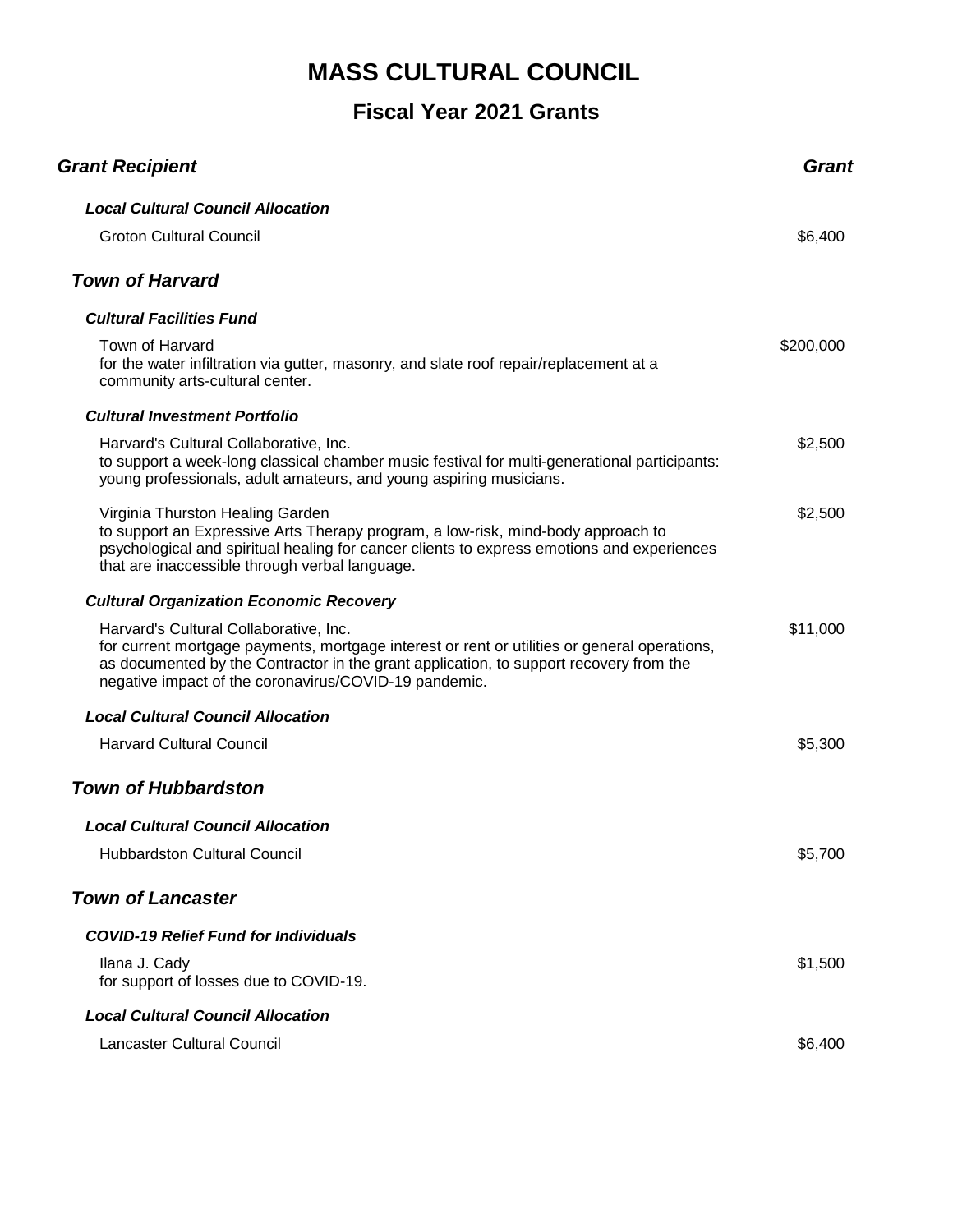| <b>Grant Recipient</b>                                                                                                                                            | <b>Grant</b> |
|-------------------------------------------------------------------------------------------------------------------------------------------------------------------|--------------|
| <b>City of Leominster</b>                                                                                                                                         |              |
| <b>COVID-19 Relief Fund for Individuals</b>                                                                                                                       |              |
| Jill M. Strait<br>for support of losses due to COVID-19.                                                                                                          | \$1,500      |
| Kayleigha E. Zawacki<br>for support of losses due to COVID-19.                                                                                                    | \$1,500      |
| <b>Local Cultural Council Allocation</b>                                                                                                                          |              |
| Leominster Cultural Council                                                                                                                                       | \$29,800     |
| <b>Town of Lunenburg</b>                                                                                                                                          |              |
| <b>COVID-19 Relief Fund for Individuals</b>                                                                                                                       |              |
| <b>Judit Ernst</b><br>for support of losses due to COVID-19.                                                                                                      | \$1,500      |
| <b>Local Cultural Council Allocation</b>                                                                                                                          |              |
| Lunenburg Cultural Council                                                                                                                                        | \$7,000      |
| <b>Town of Pepperell</b>                                                                                                                                          |              |
| <b>COVID-19 Relief Fund for Individuals</b>                                                                                                                       |              |
| Lauren Nelson<br>for support of losses due to COVID-19.                                                                                                           | \$1,500      |
| Karyn R. O'Connor<br>for support of losses due to COVID-19.                                                                                                       | \$1,500      |
| <b>Local Cultural Council Allocation</b>                                                                                                                          |              |
| Pepperell Cultural Council                                                                                                                                        | \$7,600      |
| <b>Town of Petersham</b>                                                                                                                                          |              |
| <b>Local Cultural Council Allocation</b>                                                                                                                          |              |
| Petersham Cultural Council                                                                                                                                        | \$4,800      |
| <b>STARS Residency</b>                                                                                                                                            |              |
| Petersham Center School<br>for a partially remote, partially in-person school residency with storyteller and musician John<br>Porcino in fiction/fantasy writing. | \$5,000      |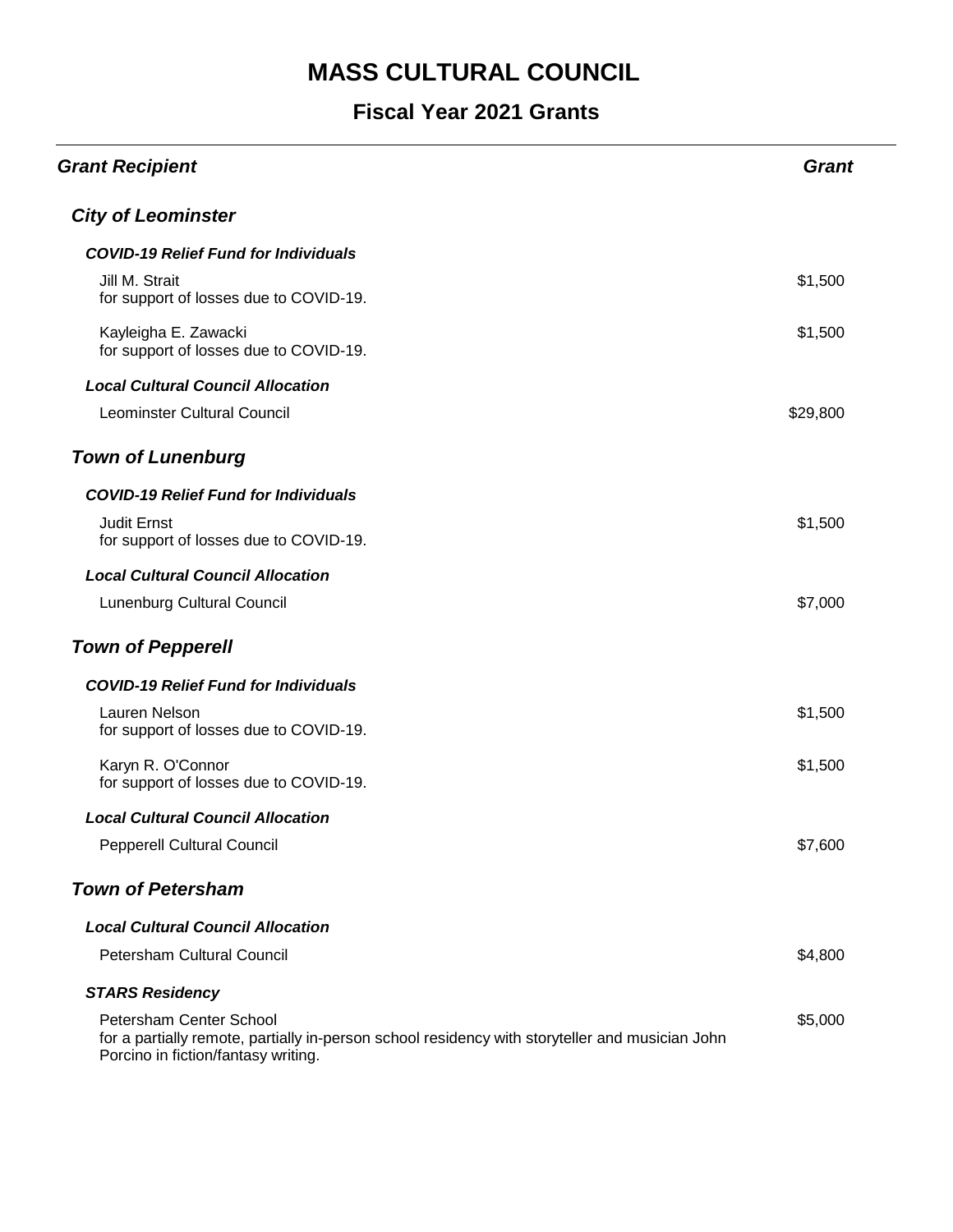| <b>Grant Recipient</b>                   | <b>Grant</b> |
|------------------------------------------|--------------|
| <b>Town of Phillipston</b>               |              |
| <b>Local Cultural Council Allocation</b> |              |
| Phillipston Cultural Council             | \$4,900      |
| <b>Town of Princeton</b>                 |              |
| <b>Local Cultural Council Allocation</b> |              |
| <b>Princeton Cultural Council</b>        | \$5,000      |
| <b>Town of Royalston</b>                 |              |
| <b>Local Cultural Council Allocation</b> |              |
| Royalston Cultural Council               | \$4,900      |
| <b>Town of Shirley</b>                   |              |
| <b>Local Cultural Council Allocation</b> |              |
| <b>Shirley Cultural Council</b>          | \$6,800      |
| <b>Town of Sterling</b>                  |              |
| <b>Local Cultural Council Allocation</b> |              |
| <b>Sterling Cultural Council</b>         | \$6,000      |
| <b>Town of Templeton</b>                 |              |
| <b>Local Cultural Council Allocation</b> |              |
| <b>Templeton Cultural Council</b>        | \$7,300      |
| <b>Town of Townsend</b>                  |              |
| <b>Local Cultural Council Allocation</b> |              |
| <b>Townsend Cultural Council</b>         | \$7,300      |
| <b>Town of Westminster</b>               |              |
| <b>Local Cultural Council Allocation</b> |              |
| <b>Westminster Cultural Council</b>      | \$6,100      |